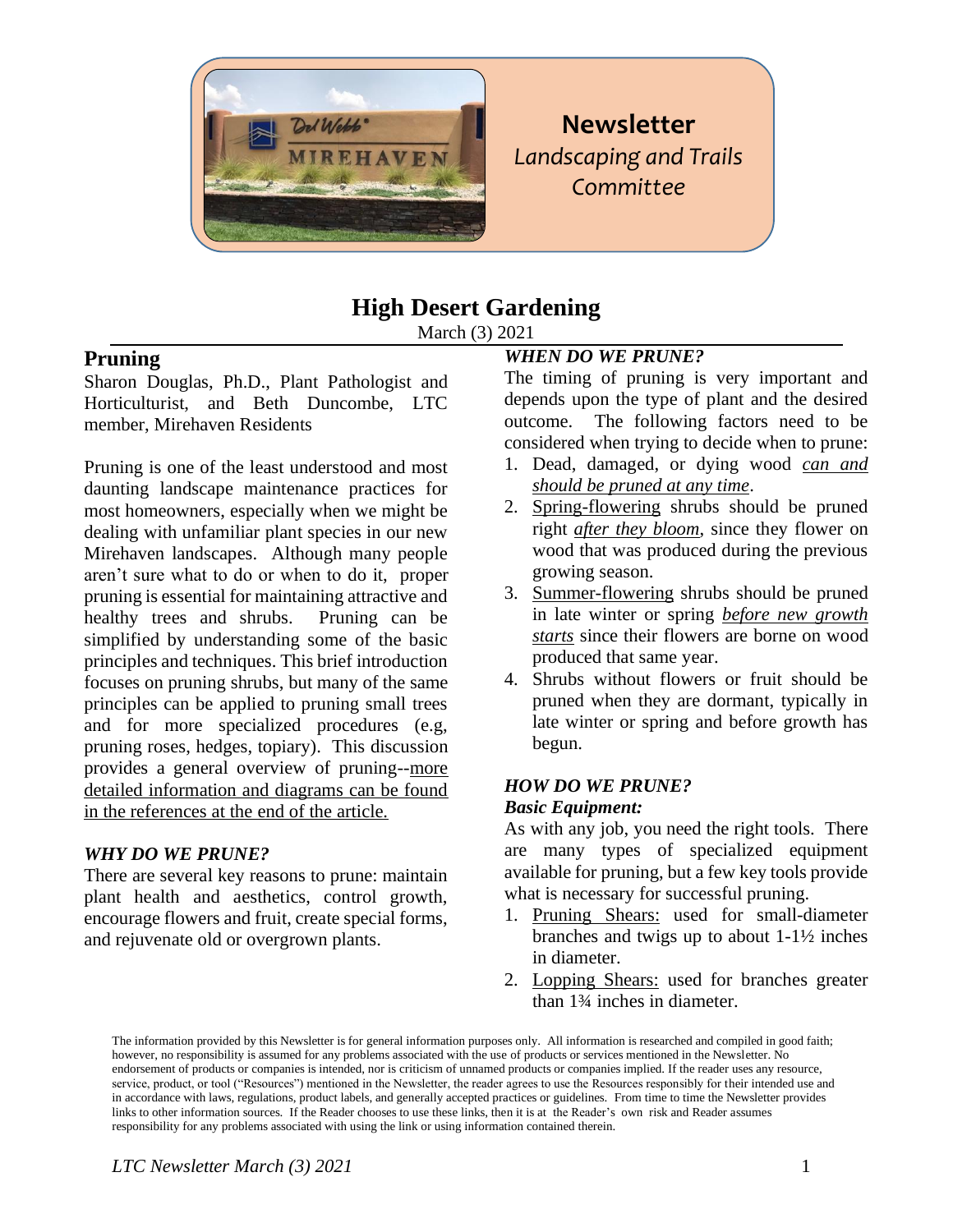3. Pruning Saws: used for large branches usually greater than 2-3 inches in diameter.

Regardless of the tool, it is important to keep it *sharp* and *clean*. This can be done with regular sharpening and cleaning with 70% alcohol, disinfecting wipes, aerosol disinfectant sprays (Lysol®) or one of the commercially available compounds such as Greenshield®. After cleaning, tools should be rinsed and oiled. A sharp blade will give a clean cut with minimal damage to the tissues. Cleaning will minimize the spread of any microorganisms that cause plant diseases that may be spread on contaminated tools.

#### *How much do I prune?*

Most shrubs benefit from *light* to *moderate* pruning every year or every few years, once they've become established after transplanting. No more than  $1/3$ rd  $(-30%)$  of the branches should be cut in a single season. Most needled evergreens (e.g., juniper, pine) require infrequent, minimal pruning.

#### *Proper Pruning Cuts--Small Branches and Twigs:*

There are three things to consider when making cuts on small branches and twigs.

- 1. Angle of cut: This optimizes the surface area of the cut for "healing" and cuts should be made at a 45º angle (Figure 1).
- 2. Distance to the next bud: The optimum distance to the next bud is about  $\frac{1}{2}$  inch. When cuts are made closer or farther away, the bud is damaged or too long a stub remains and "healing" will be inhibited, respectively (Figure 1).
- 3. Inward- *vs*. Outward-facing buds: This is used to manipulate the direction of the new growth and the shape of the plant (Figure 2). By pruning back to an inward-facing bud, the new growth will be toward the center of the plant, which will make it denser. Pruning back to an outward-facing bud will produce new growth away from the center of the plant and make it more open.



Figure 1. Angle of cut and distance to the next bud.



Figure 2. Inward vs. outward facing buds.

### *Basic pruning practices:*

Two basic practices are thinning and heading cuts. The goal of pruning is to increase the health and aesthetics, without giving the shrub the look of having been pruned. Ideally, the best pruning often *combines both thinning and heading cuts*. Thinning helps to open the center and heading helps to control the size and height. Again, the goal is not to look pruned!

1. Thinning Cuts: These types of cuts remove entire branches or shoots. *All* thinning cuts are made at the base of the branch *or* at ground level (Figure 3). These cuts are used to literally "thin" out the plant and stimulate more vigorous growth of the remaining branches. When done properly, the natural shape is maintained. This technique is especially useful for plants that have gotten too dense.

2. Heading Cuts: These cuts shorten but **do not** remove entire branches or shoots. Heading cuts stimulate the buds on the remaining portion of the branch or shoot to grow (Figure 4). This technique is used to promote a dense, more compact growth habit. It is also used to reduce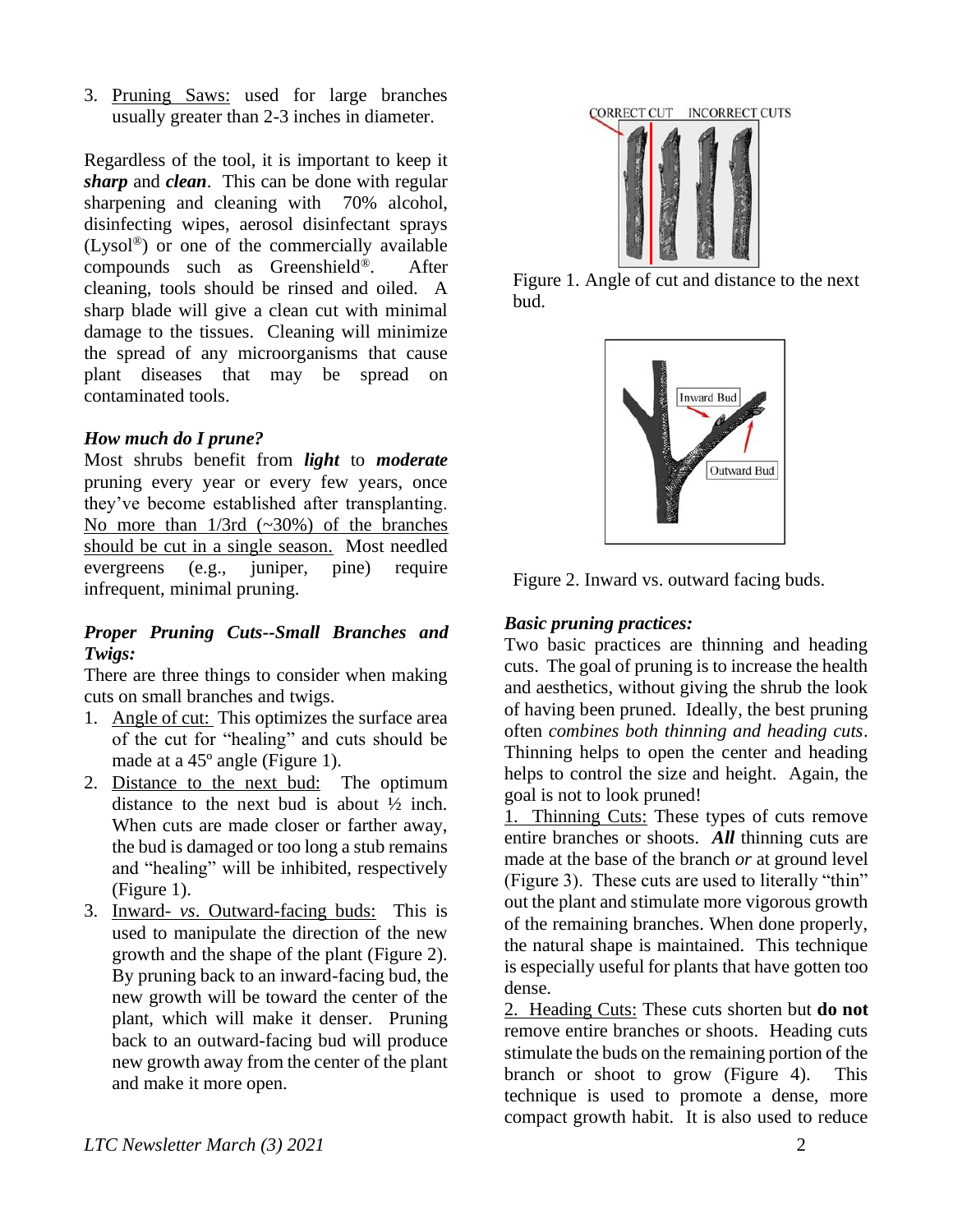the overall size or height of a plant. Heading cuts can be used to "shape" the plant by cutting back to inward- *vs.* outward-facing buds. In order to maintain the natural growth of the plant, it is important not to top or cut all branches back to the same level. This leads to excessive, unattractive growth.

#### **THINNING CUTS**



Figure 3. Thinning cuts made at the base of the branch.

### **HEADING CUTS**



Figure 4. Heading cuts remove parts of branches.

### **Five Easy Steps to Pruning a Shrub Step One:**

• Before you make any cuts, it is important to develop a game plan or goal for your pruning. This can be as simple as knowing how you want the shrub to look when you are finished and some basic ideas as to how you might achieve that outcome.

- Walk around the shrub, assess how it looks, and think about its natural growth habit.
- What appears to be wrong (or right)? Is it too leggy? Too dense? Lopsided? Full of dead wood? Is it basically "okay" but needs some shaping?

### **Step Two:**

• Start by pruning out all dead, diseased, or damaged branches or twigs. If tissues are diseased, make cuts at least several inches below visible symptoms and be certain to disinfest tools.

### **Step Three:**

• Remove all crossing, rubbing, or misdirected branches and obvious water sprouts.

### **Step Four:**

- Before doing any more pruning, walk around the shrub and note any differences in its appearance from your first assessment. Is additional pruning necessary to meet your goal or mental picture of the final outcome? Have you achieved your goal? Has your goal changed now that you've done some pruning? What else might need to be done?
- Approximately how much of the shrub have you already removed? (Remember: The rule of thumb for routine or maintenance pruning is to remove no more than  $1/3<sup>rd</sup>$  of the branches at one time.)

## **Step Five:**

- Most pruning mistakes are made by doing this step first!
- Final shaping of the shrub usually requires a combination of heading and thinning cuts. The approximate ratio of these cuts is determined by the condition of the shrub and the desired outcome. For example, if the shrub is too dense, most of the cuts would be thinning cuts; if the shrub is too thin, most of the cuts would be heading cuts.
- All final cuts should be made to enhance the natural form of the shrub.
- Your pruning efforts should produce a shrub that looks clean and is an asset to the landscape. A properly pruned shrub should not look "hacked" or "pruned."